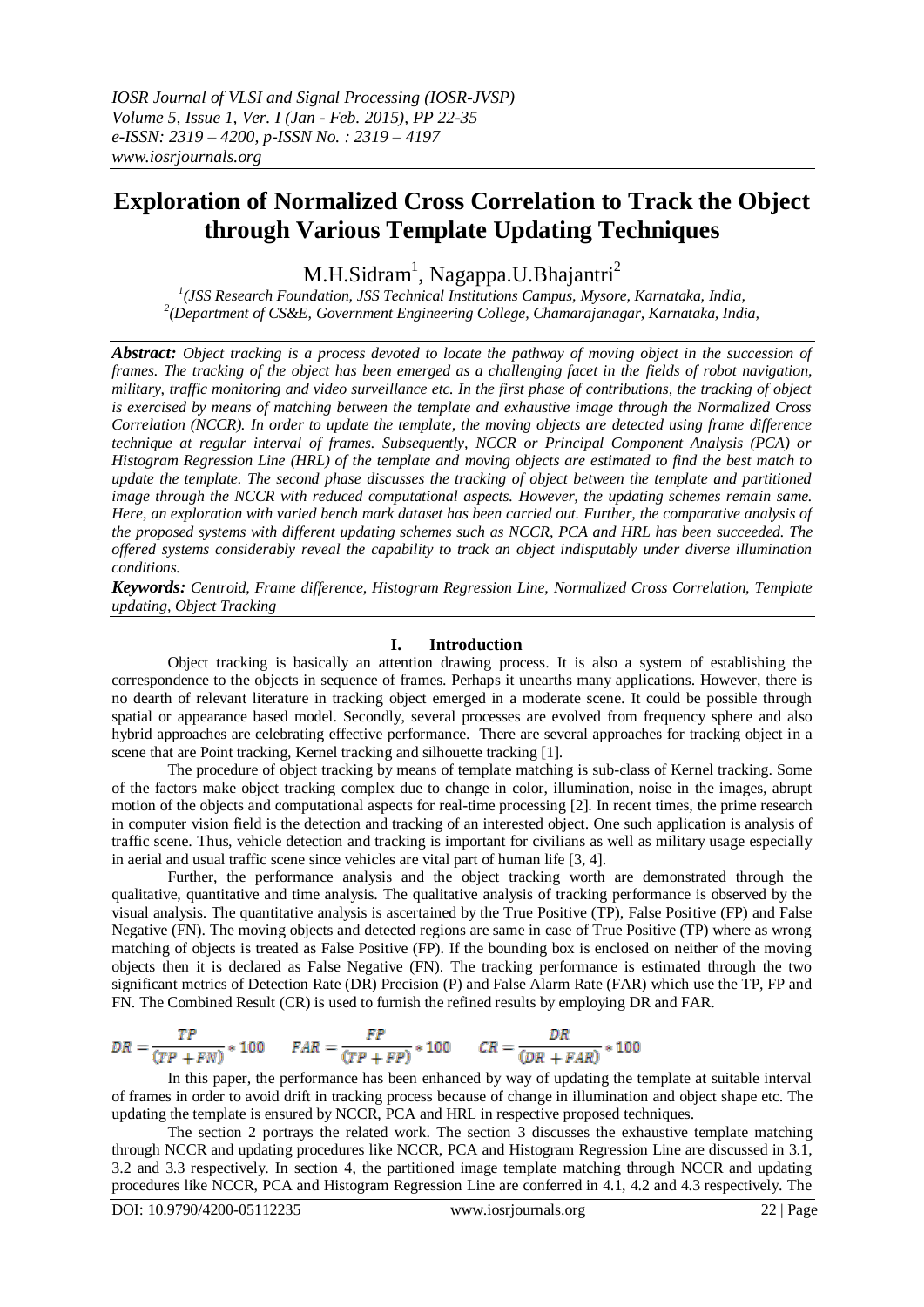comparative analysis of proposed strategies has been described in section 5 and the paper concluded in section 6.

### **II. Related Work**

Lewis .J.P [5] showed in the spatial domain the potentiality of NCCR based template matching. Authors T. N. Hieu, W. Marcel and B. Rein van den [6] attempted to realize the tracking system for a rigid object through Kalman filter. In their work, the template is adapted to changing illumination and orientation of the object by using an adaptive Kalman filter. Alan .J. Lipton et al. [7] attempted to employ the combination of frame differencing and template matching to highlight the object in a scene. The template matching is guided by temporal differencing and image based correlation to make tracking process robust. Further, the Impulse Response filter (IIR) has been applied to update the template.

In the work of Longin Jan Latecki et al. [8] a strategy has been proposed which is based on selective hypothesis tracking. It includes the motion regions, image alignment and minimum cost estimation to update the template dynamically. In other words, the minimum cost matching is established through association between the motion region and the aligned template. Thus, the motion vector is updated.

Dynamic template matching and controlling the field of view of camera by PTZ (Panning Tilting Zooming) was remarked by [9] Karan Gupta et al. using frame difference approach with the proper threshold. This strategy, basically tries to consider the instant updating the template although limited to a single object in a scene.

In the work of Xue mei et al. [10] has the probabilistic algorithm for tracking, which included template matching and incremental subspace update. The templates are modeled using mixed probabilities and updated based on considerable changes of the object appearance. The augmentation of the Kernel Gream matrix with a row and column yields the updating.

The research work of Jiyan Pan and Bo Hu [11] steady shifting away from the template in object tracking is very well tackled through the template drift. Here, it is observed carefully where template drifts occur and accordingly the template is updated. Additionally, Kalman appearance filter utilized to update the template.

Wenhui Liao et al. [12] introduced a Case Based Reasoning (CBR) to maintain accurate template of object automatically. In other words, algorithm dynamically updates the case base (template). With this, real time face tracking is built to track the face robustly under different orientations and conditions.

Authors S. N. Manoj et al. [13] made an effort to reduce the computational complexity through fragmentation of previous and current images into four quadrants respectively. Consequently, NCCR score between the respective quadrants are estimated. If the moving object is present in a quadrant, then the correlation score is higher compared with other quadrants. The respective quadrants are used to detect the moving objects using frame differencing. The process of object tracking is carried out based on the centroid information.

Similarly, literature survey has encouraged us to propose the novel approaches. Firstly, the strategies proposed are based on NCCR for exhaustive image search for template matching to track the object and update the template by using NCCR, PCA and HRL. Secondly, the offered policies are based on the partitioned image search for template matching. In other words, image size has been confined to the surrounding of the object to an extent of a quadrant resulting into the reduction of the search region for object tracking. However, the template updating procedures remain same.

In the first bunch of proposed strategies for object tracking and updating mechanisms the foremost research work attempts to propose the systems which track the object in a scene exhaustively (full image) with the correlation between object and template. However it takes care of updating the template with the help of NCCR. In order to emphasize the proposed process such as correlating the template and image is aspired. Secondly the frame differencing algorithm is employed to produce the motion regions. Finally, sub-images are cropped and stored via frames which are corresponding to motion regions. In the sequel, existing template will be correlated with sub-images and the best match will be replaced as a new template. This process is repeated for every fixed interval of six frames empirically.

In another attempt of research, a system has been proposed which tracks the object in the scene with the correlation between object and template. However, it takes care of updating the template with the help of PCA [14] for updating the template. Similarly, PCA based process of updating performed in which the existing template is compared with the sub-images and hence the best match is declared as new template based on the Euclidean distance values. It gives low value when the template (test image) has a best match with sub-images (training images) as a new template.

Lastly, an attempt in exhaustive template matching through histogram regression line has been put forth. In this proposed method involves three stages, such as estimating the correlation score by using normalized correlation between the template and sub-image. Next, the motion regions are detected by frame differencing algorithm. Finally, detected moving objects are cropped and stored as candidate templates.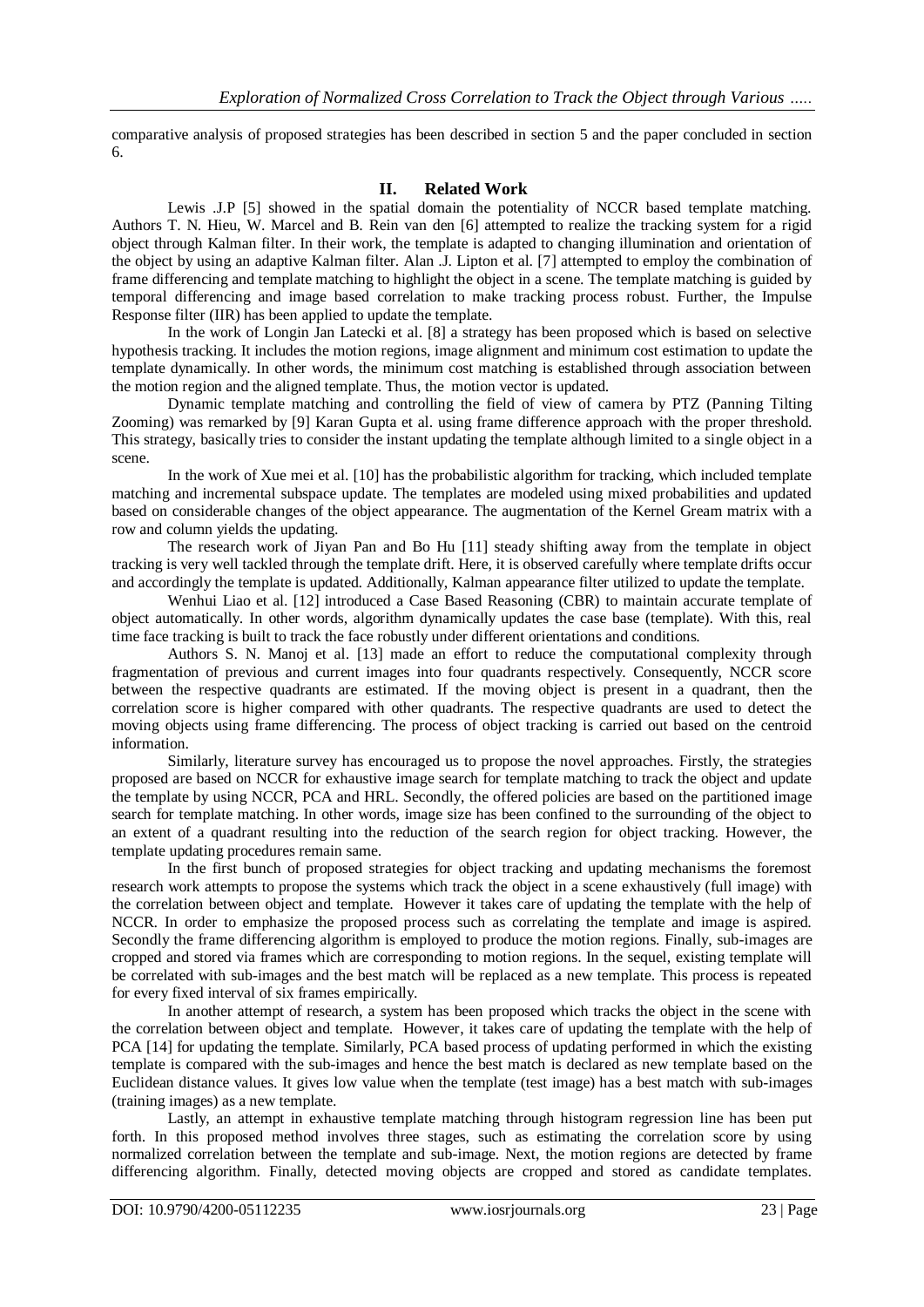Subsequently, product correlation coefficient through histogram regression lines of recent template and candidate templates are tabulated to find the best match. Consequently, corresponding to the minimum matching score of candidate template is replaced as a new template.

In the second bunch of intended strategies for object tracking and updating mechanisms the initial work cracks to propose the systems which track the object in a partitioned image with the correlation between template and object in a scene. Computational complexity has drastically been reduced as the correlation matching is exercised between the template and partitioned image and thereby it yields best possible outcomes. Here, object surrounding to an extent of a quadrant has been acquired by way of proposed image partitioning algorithm. The template in hand is matched in this partitioned image against the object through NCCR to reduce the search time. The task of updating involves routine steps like the extraction of the motion regions by frame differencing and stored as candidate templates.

The object tracking in partitioned image category consist initial segment of a proposed scheme of matching through NCCR between the template and a partitioned image and updating by NCCR. In other words, existing template will be correlated with sub-images and the best match will be replaced as a new template. In the second part, correlating the template and partitioned image is desired which is motivated based on the correlation score. But for updating, PCA for template and candidate templates are estimated to get the Euclidean distances. Hence the best match is declared as new template based on the Euclidean distances values. It gives low value when the template (test image) has a best match with sub-images (training images) as a new template.

In the last part, an attempt in the case of partitioned image template matching through histogram regression line has been put forth. Here, object tracking is achieved through the NCCR between the template and partitioned image. The process of updating has been carried out through the histogram regression lines of recent template and candidate templates to find the best match. Consequently, corresponding to the minimum matching score of candidate template is replaced as a new template. The course of updating is repeated for fixed number of frames and the experiment has been conducted profoundly employing the benchmark datasets such as PETS2001 (Performance Evaluation of Tracking and Surveillance) and PETS2000.

### **III. Exhaustive Template Matching Through NCCR**

In this effort, the correlation between template and exhaustive or full image has been exercised to track the object and various updating mechanisms are proposed such as NCCR, PCA and HRL. In other words, the offered strategies are performing object tracking with NCCR and updating through NCCR, PCA and HRL respectively.

Normalized Cross Correlation Model

The cross correlation between the template and image has been elaborated.<br> $d_{f,t}^2(u, v) = \sum_{x,y} [f(x, y) - t(x - u, y - v)]^2$  (1) Where  $f(x, y)$  is image and  $t(x - u, y - v)$  is template positioned upon u & v.

 $d_{xx}^{2}(u, v)$  is squared Euclidean distance and summation is done over x and y.  $d_{f,t}^2(u,v) = \sum_{x,y} [f^2(x,y) - 2f(x,y)t(x-u,y-v) + t^2(x-u,y-u)]$  (2) If the terms  $\sum f^2(x, y)$  and  $\sum t^2(x - u, y - v)$  are treated as constants The approximate equation of cross-correlation is as given.<br> $C(u, v) = \sum_{x,y} f(x, y) t(x - u, y - v)$ (3)

This correlation score is a measuring unit of similarity between the image and the template. The basic correlation has been given through the equations  $(1) - (3)$ . The difficulties are noticed such as image energy which causes correlation score minimum, sorting of  $C(u, v)$  depends on template size, change in illuminations not affecting the (4) are eliminated through a process of normalization. Therefore the NCCR (γ) expressed through equation (4) as follows.

$$
\gamma(u,v) = \frac{\sum_{x,y} [f(x,y) \bar{f}_{u,y}][t(x-u,y-v) \bar{f}]}{\frac{\sum_{x,y} [f(x,y) \bar{f}_{u,y}]}{\sum_{x,y} [f(x-u,y-v) \bar{f}]^2} \sum_{x,y} [f(x,y) \bar{f}_{u,y}]} (4)
$$

Where  $f_{u,v}$  and  $\bar{t}$  are the means of image and template respectively.

# **3.1 Template updating through NCCR**

This work attempts to propose a system which tracks the object vigorously with the correlation between object and template. However, it takes care of updating the template with the help of approach of NCCR. It can be attained through the following such as correlating the template and image. Next the frame differencing algorithm is employed to produce the motion areas. Finally, candidate templates are cropped and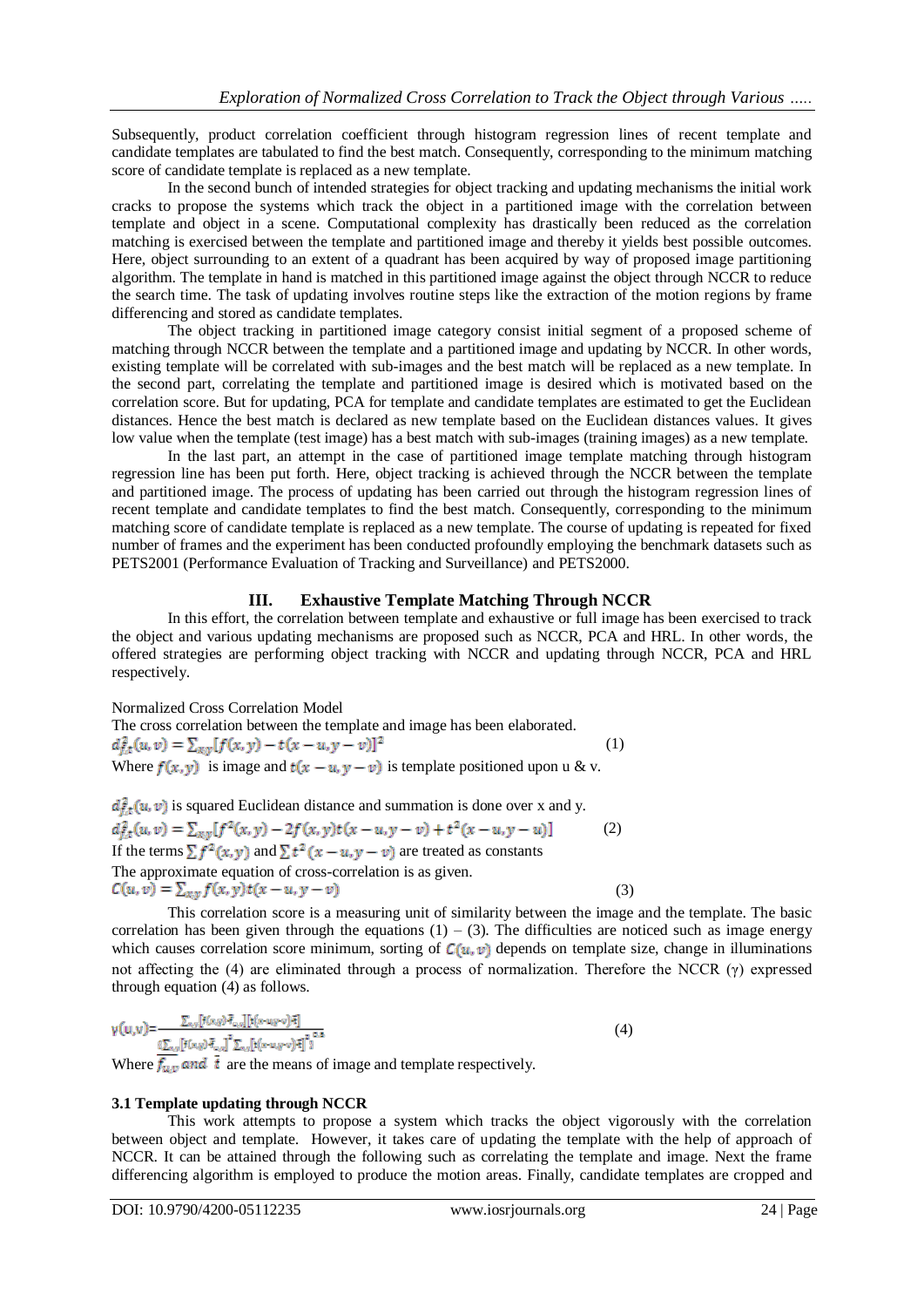hoarded which correspond to motion regions. Consequently, existing template will be correlated with each of the moving regions and the best match is declared as new template.

Proposed Methodology

The proposed algorithm has two phases such as tracking and updating. The first one is predominantly related to object tracking and second phase is dedicated to update the template.

### **Tracking**

- 1. Renovate input video into frames.
- 2. Preprocess the frame & initialize with template.
- 3. Read the  $r<sup>th</sup>$  frame and the template; compute the correlation score through NCCR.
- 4. Put the bounding box over the object for the best match.
- 5. Generating and updating the template after every fixed interval of frames.
- 6. Step **3 - 5** is repeated for **n** frames.

### **Updating**

- 1. Initialization of count through **k** interval of frames.
- 2. Get absolute value by subtracting  $m<sup>th</sup>$  frame from  $(m-1)<sup>th</sup>$  frame to produce difference image
- 3. Using threshold, the difference image is converted to binary form
- 4. The moving objects are labeled using connected component analysis.
- 5. Determine the centroids of moving objects.
- 6. Cropped sub-images corresponding to centroids are stored.
- 7. Declare a new template using NCCR between the template and the moving regions.

### **Experimental Results**

It is observed that updating template at every alternate frame becomes computationally expensive. On the other hand updating after many frames will fail the tracking. Here, the updating frequency has been empirically fixed as **k** interval with the help of experimental evidences for stable tracking. It is also further noticed by trialing, that the tracking performance is directly proportional to the size of template. In other words larger the template, tracking is better.

As a first part of testing, PETS2001 dataset has been considered. The experimental result of the proposed criteria reveals that the DR and FAR have high values which diminishes the CR. In other words, high value of FAR is indication of poor performance.

In the second part, the experimentation on the PETS2000 has disclosed that the value of DR is highest because FN is negligible. However, the value of FAR is reduced comparatively yielding high CR to confirm the better performance of tracking. Hence, the performance of the system is better with PETS2000. The results are shown in Table 1 and same is exemplified through the Fig.1. Some samples of the tracked frames are depicted through the Fig. 2 and 3.



**Table 1** Performance Indices of Tracking & Updating using NCCR.

SINo Dataset | TP | FP | FN | DR | FAR in % | CR in %

**Figure 1** Plot of DR, FAR and CR for NCCR Tracking and NCCR updating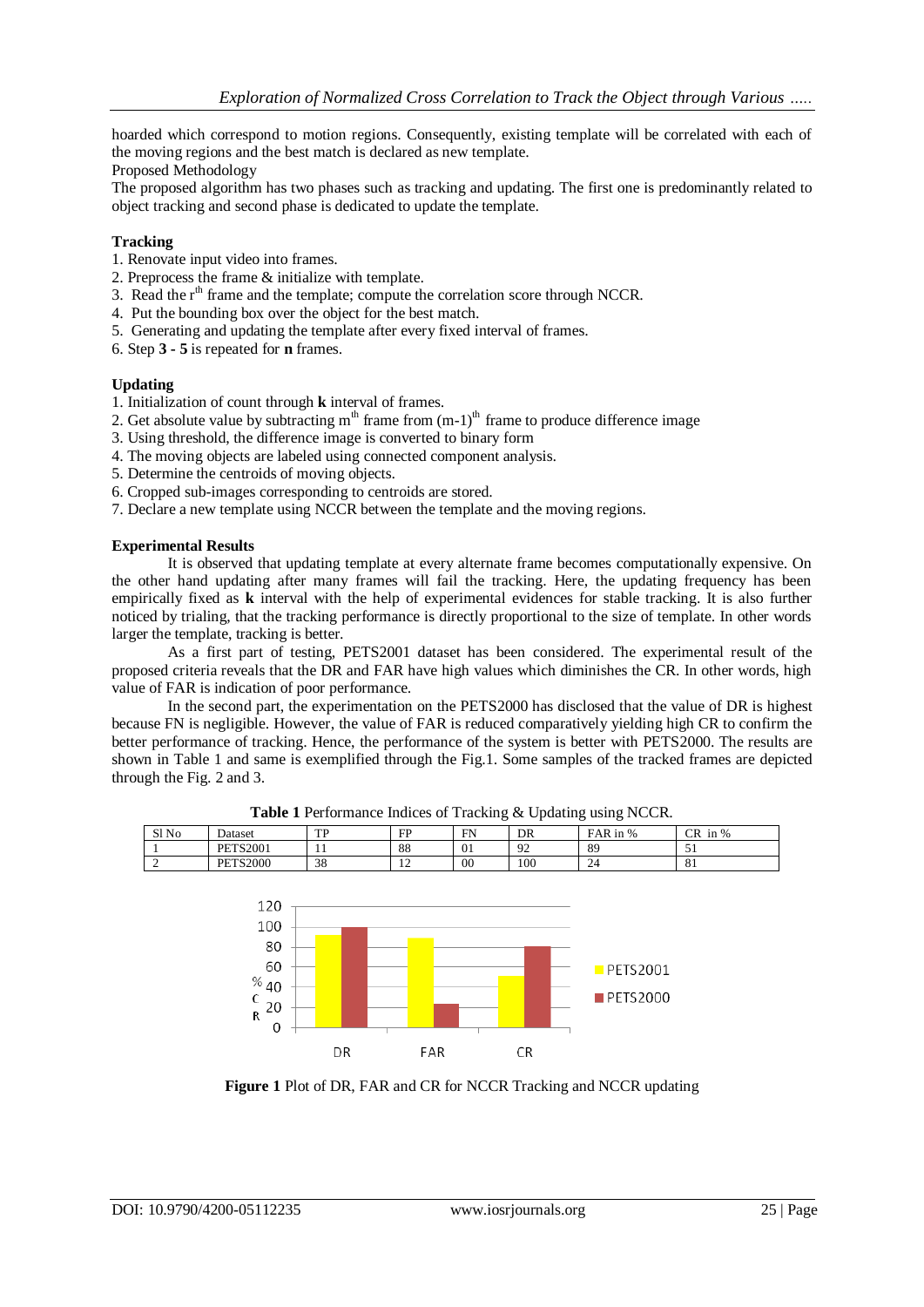*Exploration of Normalized Cross Correlation to Track the Object through Various …..*



**Figure 3** PETS2000

### **3.2 Template updating through PCA**

The process of updating is done by computing PCA of the recent template and stored moving objects. Subsequently, the Euclidean distances between the PCA of template and moving regions are estimated. Thus, the moving object of minimum distance will be updated as a new template.

PCA Model

Karhunen Loeve transform is also known to be PCA  $\begin{bmatrix} x1 \end{bmatrix}$ 

| $x = \begin{bmatrix} x^2 \\ \vdots \\ x^n \end{bmatrix}$ | $n \times 1$<br>vector |    |
|----------------------------------------------------------|------------------------|----|
| mean $m_x = \frac{1}{m} \sum_{k=1}^m x_k$                |                        | 66 |
| $c_x = \frac{1}{m} \sum_{k=1}^{m} x_k x_k^T - m_x m_x^T$ | Co-variance matrix     |    |

The goal of PCA is to find a set of  $\mu_i$  for i=1, 2…………n, which have largest projection on to each  $x_k - m$ , which is maximization of quantity

$$
\lambda_i = \frac{1}{m} \sum_{k=1}^m \left( \mu_i^T \left[ x_k - m \right] \right) \tag{8}
$$

Using Rayleigh's principle it can be proved that the solution of this equation is given by eigen values  $\lambda_i$  and eigen vectors of co-variance matrix  $c_x$ 

$$
Y = \psi(x - m_x)
$$
  
\n
$$
c_y = \begin{bmatrix} \lambda_1 & 0 & 0 \\ 0 & \lambda_2 & 0 \\ 0 & 0 & \lambda_3 \end{bmatrix}
$$
 (9)

Eigen values of  $c_x$  and  $c_y$  are identical. The PCA values are determined through the equations (5) - (10). Proposed Methodology

#### **Tracking**

- 1. Unfurl video into frames.
- 2. Preprocess the frame and initialize with template.
- 3. Read the  $r<sup>th</sup>$  frame and the template; compute the correlation score through NCCR.
- 4. Place the bounding envelope on the object for the best match.
- 5. Producing and updating the template after every fixed interval of frames by algorithm-II.
- 6. Steps **3** to **5** are repeated for **n** frames**.**

#### **Updating**

- 1. Initialization of count through **k** interval of frames.
- 2. Obtain difference image by subtracting  $m<sup>th</sup>$  image from  $(m-1)<sup>th</sup>$  image.
- 3. The difference image is altered to binary image through suitable threshold.
- 4. Spatial information such as area, centroid and bounding box are derived by way of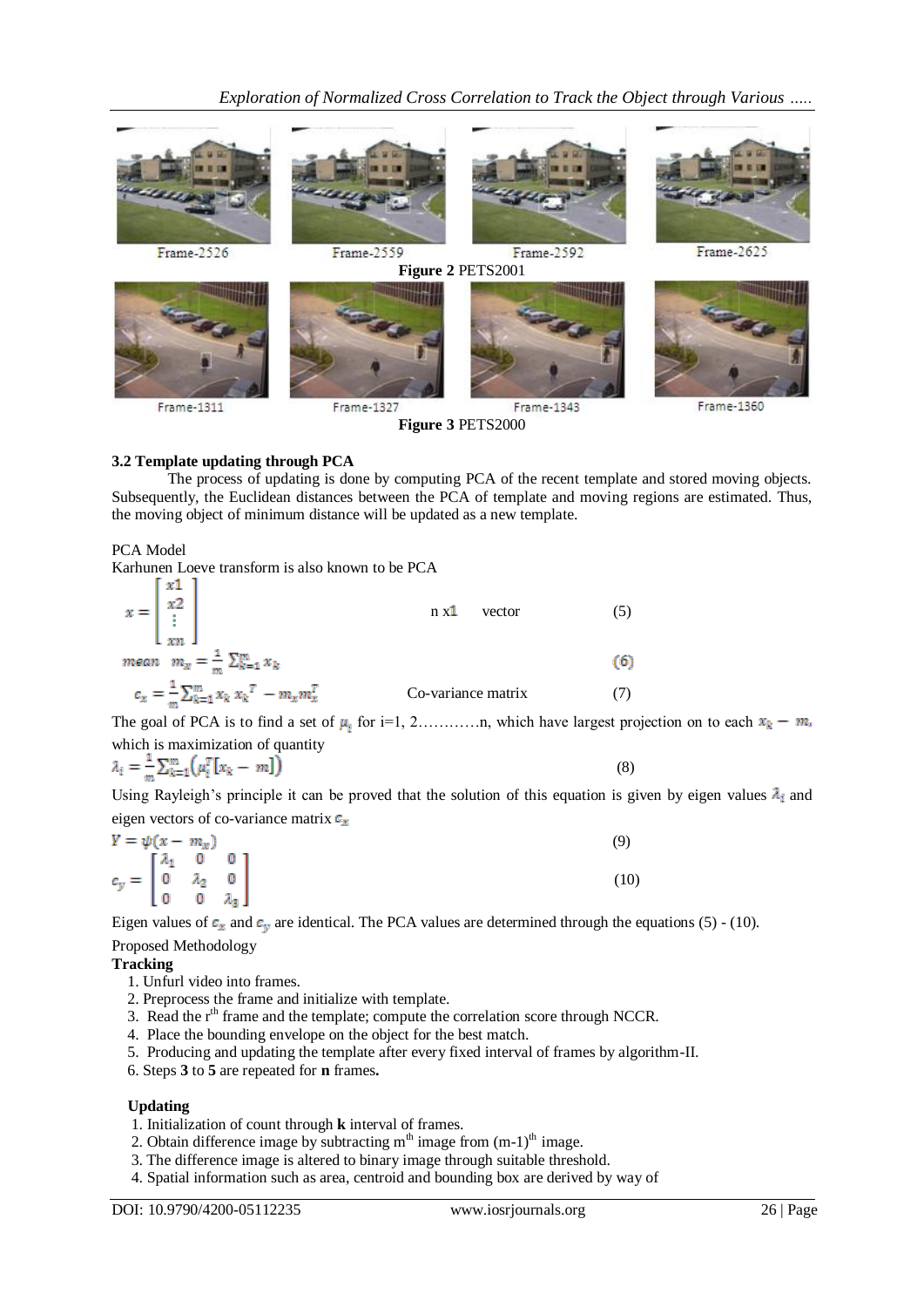connected component analysis.

- 5. Moving regions are cropped corresponding to spatial information.
- 6. PCA for template and moving objects are estimated.
- 7. Affirm a new template using Euclidean distance between PCA of template and moving regions

#### **Experimental Results**

Individual objects are tracked for PETS2001and PETS2000 using respective templates at fixed updating frequency of 6 for tracking stability. The efficient object tracking involves two steps such as mainly template matching and intermittently updating. The attempt of template matching is done by NCCR between template and the scene. The process of updating has been carried out by proposed PCA approach. In this scheme, PCA for template and moving regions are structured. Consequently, Euclidean distance between the template and each of moving objects are enumerated. The moving object of minimum Euclidean distance will be replaced as a new template which symbolizes the mark of updating the template.

The experimentation on both dataset shows that the value of CR for PETS2000 is higher as compared to that of PETS2001 which shows better performance of tracking.

Fig. 4 gives the graphical representation of the tracking efficacy. On the other hand object tracking in video sequences are depicted through the Fig. 5 and 6.







**Figure 6** PETS2000

# **3.3 Template updating through Histogram Regression Line (HRL).**

In this, the process of template updating through HRL has been presented. The procedure consisted the essential steps like the constructing the moving objects through frame differencing, computing the HRL for template as well as the moving regions. Subsequently, estimation of the Euclidean distance between the template and objects is achieved. The minimum Euclidean distance object is taken as the accurate match.

#### **HRL Model**

Acquired image is converted into number of bins and is used for erecting the histogram. The information related to histogram such as number of bins versus number of pixels is converted into the regression line employing the following mathematical substance [15].  $S_X$  is the summation of bins and  $S_Y$  is the number of pixels respectively. Equations (11 - 15) are harnessed to determine the regression coefficient such as productmoment correlation coefficient as given in  $(16)$ .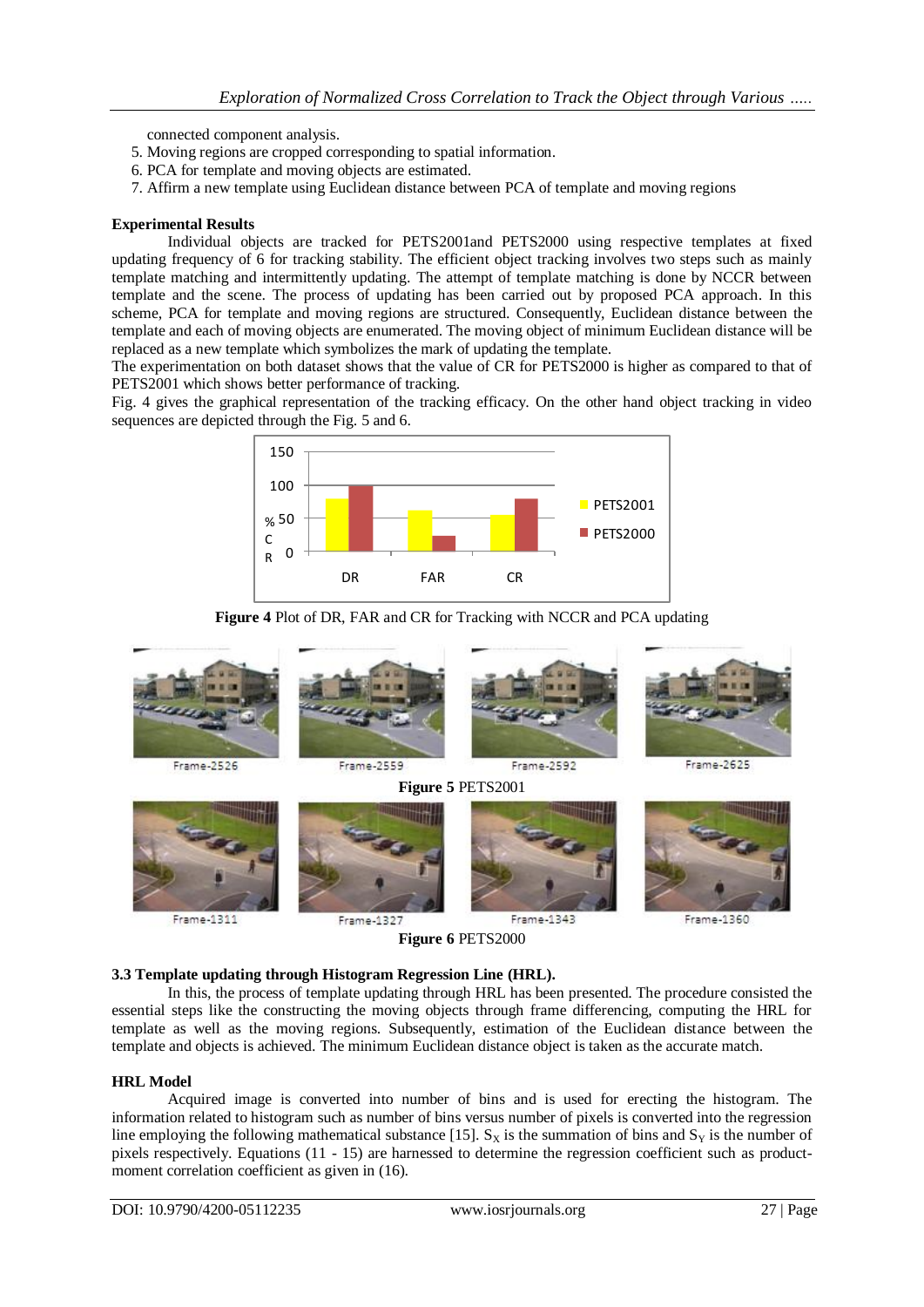$\overline{)}$ 

| $S_X = \sum_{i=1}^n X_i$             | (11) |
|--------------------------------------|------|
| $S_Y = \sum_{i=1}^n Y_i$             | (12) |
| $S_{XX} = \sum_{i=1}^{n} X_i^2$      | (13) |
| $S_{XY} = \sum_{i=1}^{n} X_i Y_i$    | (14) |
| $S_{yy} = \sum_{i=1}^{n} Y_i^2$      | (15) |
| $nS_{XY}S_XS_Y$                      | (16) |
| $(nS_{xx}S_x^2)(nS_{yy}S_y^2)$<br>ΝV |      |

Proposed Algorithm

### **Tracking**

- 1. Choose one of the moving objects as model template to track.
- 2. Estimate the NCCR between the template and image to mark the bounding box for best match.
- 3. Creating and updating the template after every fixed interval of frames.
- 4. Step **1 to 3** are repeated for **n** frames

### **Updating**

- 1. Initialization of **k** interval.
- 2. Median filter is occupied to remove noise from the image. Moving objects are detected by way of frame difference, connected component analysis and morphological operations.
- 3. Based on spatial information like centroids and bounding box, candidate templates are cropped and stored.
- 4. Compute the product correlation coefficient through HRL between the model and candidate templates.
- 5. Best match candidate template will be updated as model template and its spatial information is stored.

### **Experimental Results**

The experimentation with the said dataset is performed for fixed frequency of template updating. Here, object tracking is accomplished by NCCR between template and the image. The course of updating has been achieved by way of histogram regression line. In the proposed plot, regression lines for template and moving regions are created. Accordingly, Euclidean distances between the template and moving regions are detailed. In order to update the template, the minimum Euclidean distance is identified and correspondingly the moving object will be substituted as a fresh template. Additionally, the trial result on both dataset has shown that the highest value of CR for PETS2001 proving better performance of tracking in contrast with PETS2000.

The results of tracking presentation are displayed in the Fig. 7. Moving object localization in video frames is illustrated with the help of Fig. 8 and 9.



**Figure 7** Plot of DR, FAR and CR for Tracking with NCCR and HRL updating

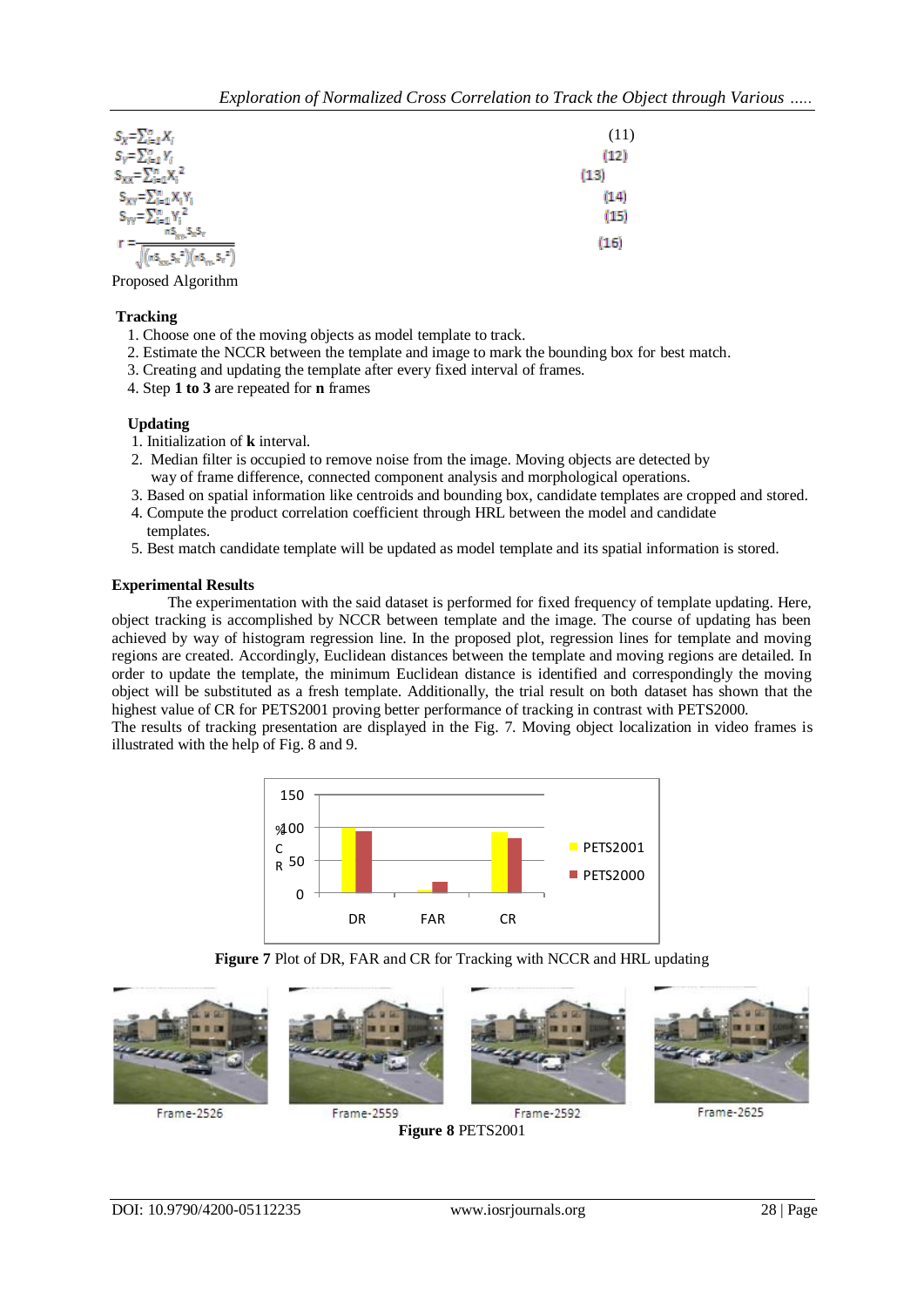*Exploration of Normalized Cross Correlation to Track the Object through Various …..*



**Figure 9** PETS2000

# Frame-1360

#### **IV. Partitioned Image Template Matching through NCCR**

Here, the correlation between template and the partitioned image (PT) or quadrant has been worked out to track the object and different updating systems are suggested like NCCR, PCA and HRL. In other words, the recommended plans of object tracking are using NCCR between the partitioned image and template. But updating has been carried out through NCCR, PCA and HRL respectively.

Acquisition of the Partitioned Image

Consider the image of size n x n in order to acquire the sub-image or partitioned image. Sliding

Window (SW) is given as 
$$
\frac{\pi}{2^p}
$$
 where  $p = 0, 1, 2, 3, \dots$  and the Grid Size (GS) is given by  $\frac{\pi}{4 \times 2^p}$ . We have

experimented for p=1 and its SW is n/2 and GS is n/8. The sliding window is positioned at the centre of image as shown in Fig.10 (a). Provide the centroid information of object to locate its bounding area. If it is within the bound of  $(x_1,y_1)$ ,  $(x_2,y_1)$ ,  $(x_2,y_2)$  and  $(x_1,y_2)$  then crop the image surrounding to this centroid to the size of a quadrant and declare as a sub-image. Slide the window to the right by one grid size when the centroid is not located as shown in Fig. 10 (b) and this process is repeated till the object is located as indicated in Fig.10 (c)-(d). Subsequently, crop the image surrounding to this centroid to the size of a quadrant and declare as a partitioned image. Exhaustive image is described by Fig.11 (a) and matching template along with the partitioned image is portrayed in Fig. 11 (b).

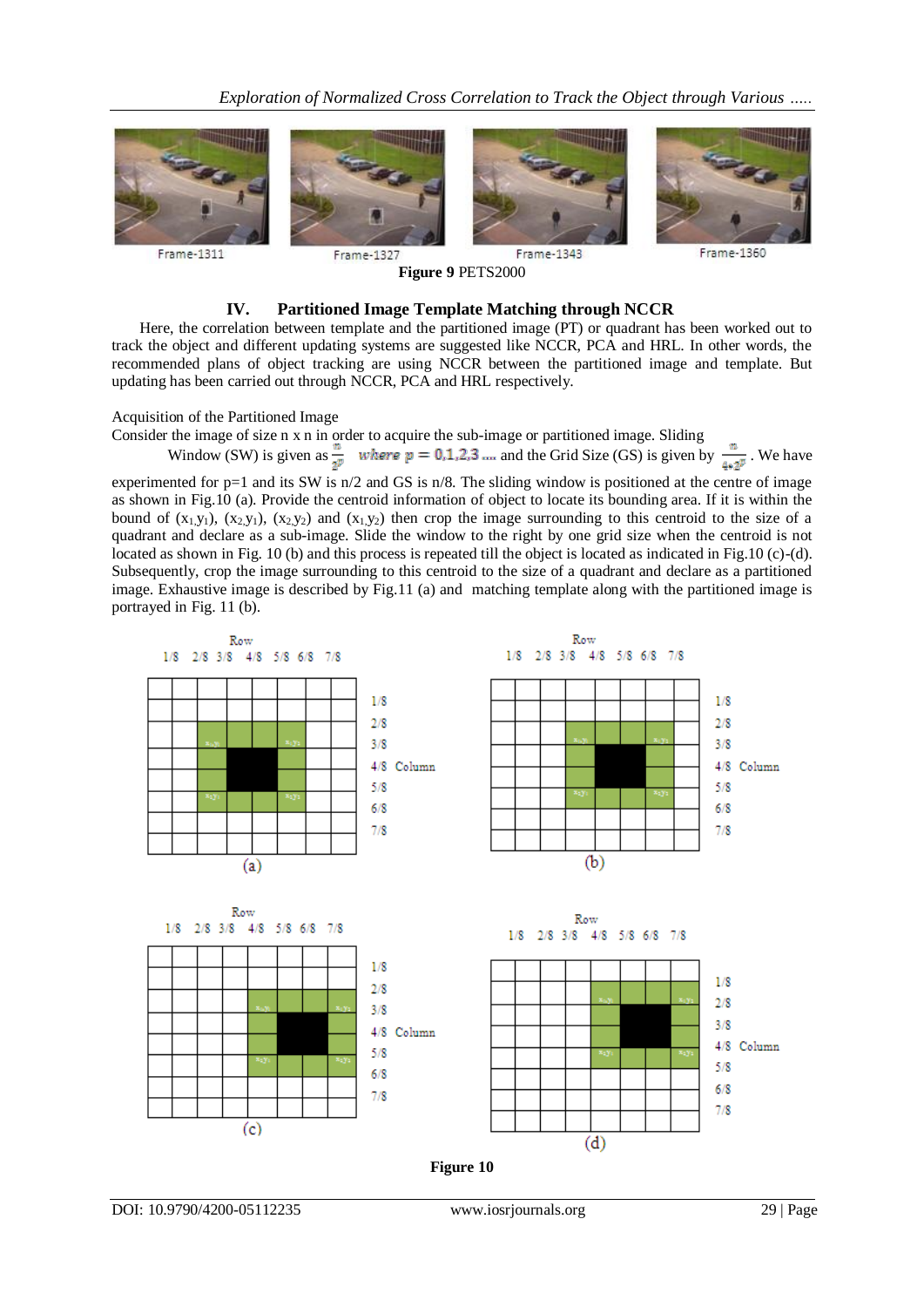

 $(a)$ 



 $(b)$ 



### **4.1 Template updating through NCCR**

The process has been divided into the basic blocks such as the fabricating the motion regions by means of frame differencing, estimating the NCCR between the template and each of the moving objects. The object having maximum NCCR score is declared as the best match and same is replaced as new template as a blotch of updating mechanism.

### **Proposed Methodology**

Tracking

- 1. Initialize the model template and spatial information is passed on to the next stage.
- 2. If the centroid of template is in the bounds of  $(x_1, y_1)$ ,  $(x_2, y_1)$ ,  $(x_2, y_2)$  and  $(x_1, y_2)$ , then crop the quadrant (partitioned image) otherwise repeat sliding the window till the centroid is detected.
- 3. Estimate the NCCR score between the template and partitioned image to mark the bounding box over the moving object for best match.
- 4. Creating and updating the template after every fixed interval of frames.
- 5. Steps **1 to 4** are repeated for **n** frames

# **Updating**

- 1. Initialization of **k** interval.
- 2. Median filter is occupied to remove noise from the image. Moving objects are detected by way of frame difference, connected component and morphological operations.
- 3. Based on spatial information like centroids and bounding box, candidate templates are cropped and stored.
- 4. Compute the NCCR between the model and candidate templates.
- 5. Best match candidate template will be updated as model and its spatial information is stored.

#### **Experimental Results**

The experiment on outdoor video surveillance dataset of PETS 2001 and PETS 2000 has been conducted to substantiate the performance efficacy of the proposed novel system. The computational complexity of the developed method churns out to be polynomial. In the first illustration, the experiment has been conducted on PETS2001 and NCCR score is estimated by sliding the template over the partitioned image. The maximum score highlights the location of the object to put the bounding box. Template updating is also performed at regular interval of frames to evade the template drift through the NCCR between the template and each of the moving regions. The moving region of maximum score will be replaced as new template to claim the updating process. Secondly, an experimental analysis on PETS2000 has too been accomplished.

The performance of tracking is best for PETS2001 since CR value is higher compared to the PETS2000. The tracking performance is tabulated in the Table 2 and the outcome has been depicted through Fig.12. The tracked frames are portrayed in Fig.13 and 14 respectively.

|       | ັ               |           | ັ  |    |     |                     | ັ      |
|-------|-----------------|-----------|----|----|-----|---------------------|--------|
| Sl No | Dataset         | TЪ<br>1 F | FP | FN | DR  | FAR                 | CR     |
|       |                 |           |    |    |     | $\frac{0}{0}$<br>1n | in $%$ |
|       | <b>PETS2001</b> | 99        | 01 | 00 | 99  | 01                  | 99     |
|       | <b>PETS2000</b> | 26        | 24 | 00 | 100 | 48                  | 68     |

**Table 2** Tracking for partitioned image with NCCR and NCCR updating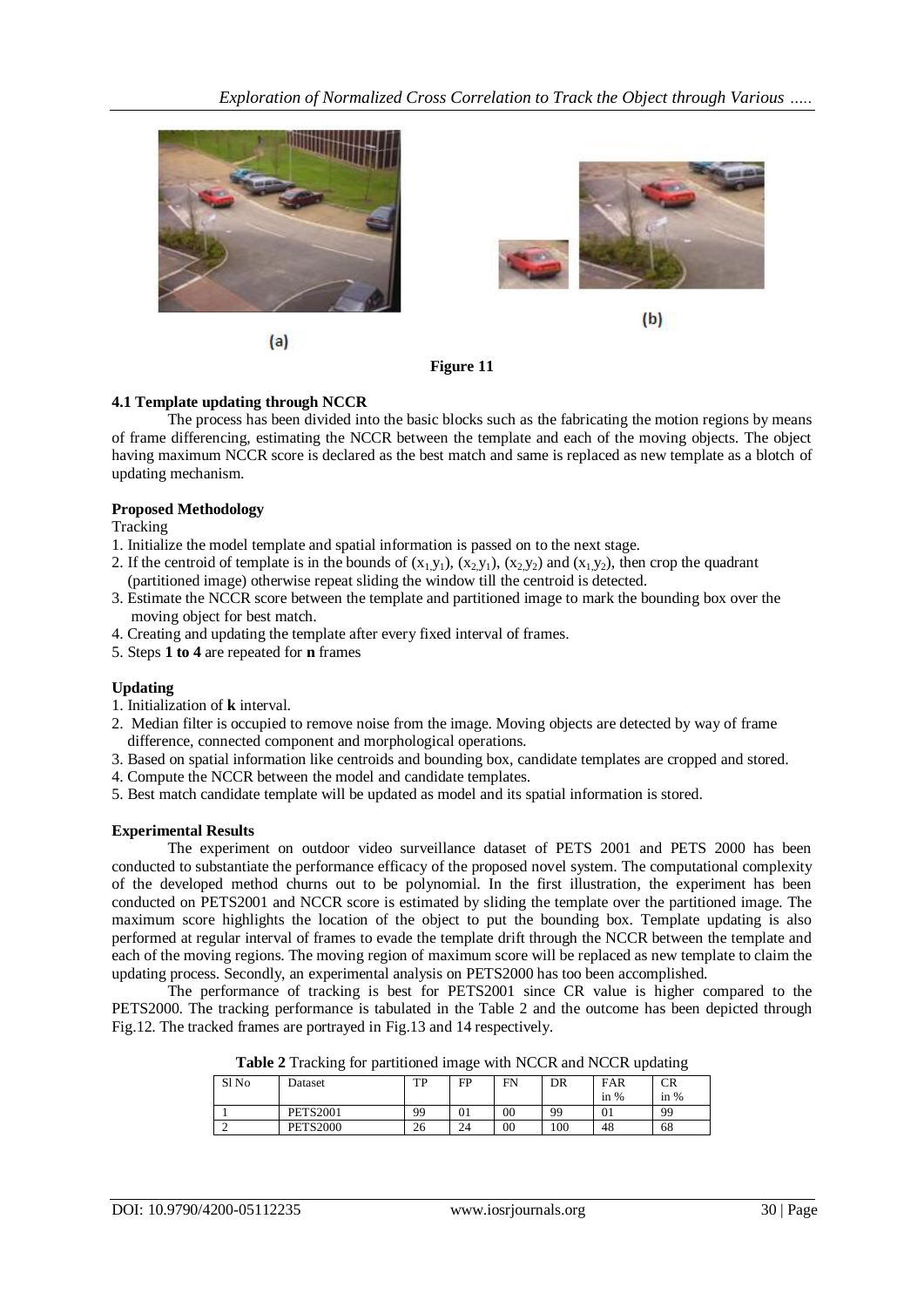



Frame-2526 Frame-2559 Frame-2592 Frame-2625 **Figure 13** PETS2001 Frame-1311 Frame-1327 Frame-1343 Frame-1360 **Figure 14** PETS2000

# **4.2 Template updating through PCA**

The practice of template updating through PCA has been described. The system has the important building blocks such as the acquiring the moving objects through frame differencing, generating the PCA for template and the moving objects. Consequently, the Euclidean distance between the template and objects has been calculated. The object of minimum Euclidean distance is best match and changed as new template.

# Proposed Methodology

# **Tracking**

- 1. Initialization of model template and spatial information is passed on to the next stage.
- 2. If the centroid of template is in the bounds of  $(x_1, y_1)$ ,  $(x_2, y_1)$ ,  $(x_2, y_2)$  and  $(x_1, y_2)$ , then crop the quadrant (subimage) otherwise repeat sliding the window till the centroid is detected.
- 3. Determine the NCCR score between the template and sub-image to mark the bounding box over the moving object for best match.
- 4. Creating and updating the template after every fixed interval of frames.
- 5. Steps **1 to 4** are repeated for **n** frames.

# **Updating**

- 1. Count Initialization **k** interval of frames.
- 2. Median filter is occupied to remove noise from the image. Moving objects are detected by way of frame difference, connected component and morphological operations.
- 3. Based on spatial information like centroids and bounding box, candidate templates are cropped and stored.
- 4. Compute the PCA<sup>s</sup> of the model and candidate templates. Also compute using enumerate Euclidean distances.
- 5. Best match candidate template will be updated as model and it's spatial information is accumulated.

# **Experimental Results**

In an attempt to reveal the performance analysis, firstly an experiment has been conducted on PETS2001. The template matching process to track the object remains same that the NCCR score is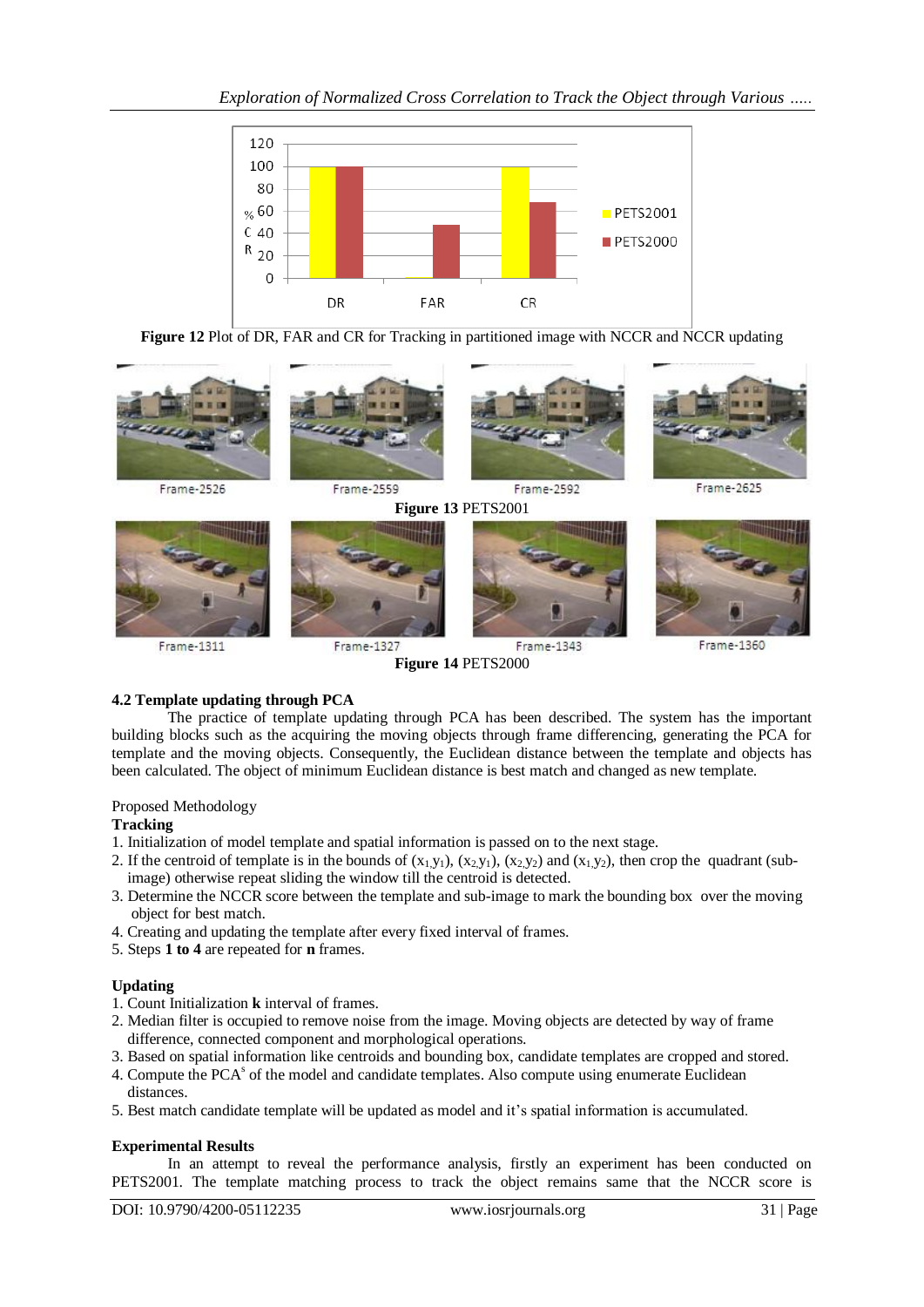approximated by sliding the template over the partitioned image. The bounding box is enclosed on the spot where maximum score occurs. In order to avoid the loss of tracking, the template updating is executed at regular interval of frames through the PCA between the template and moving objects. Additionally, the Euclidean distance between the template and moving regions are tabulated. The moving region of minimum distance will be reinstated as new template to complete the updating process. In the second part, an experimental investigation is extended on PETS2000 and realized the ground truth.

The performance efficacy of tracking with PETS2001 is not effective compared to the results of CR for PETS2000. The pictorial representation of the experimental outcome has been described through the Fig.15.

The marked frames on the interested moving object are represented in Fig.16 and 17 respectively. The computational complexity of the developed method churns out to be polynomial.



**Figure 15** Plot of DR, FAR and CR for Tracking in partitioned image with NCCR and PCA updating



**Figure 17** PETS2000

#### **4.3 Template updating through Histogram Regression Line**

Here, the process of updating has been performed using the main stages like acquiring the moving objects through frame differencing, determination of HRL for template and moving objects. Consequently, assessment of the Euclidean distance between the template and moving regions has been realized. The object of minimum Euclidean distance is substituted as new template.

#### Proposed Algorithm

Tracking

1. Declare the template and spatial information is passed on to the next stage.

- 2. If the centroid of template is in the bounds of  $(x_1, y_1)$ ,  $(x_2, y_1)$ ,  $(x_2, y_2)$  and  $(x_1, y_2)$ , then crop the quadrant (partitioned image) otherwise repeat sliding the window till the centroid is detected.
- 3. Estimate the NCCR score between the template and partitioned image to mark the bounding box over the moving object for best match.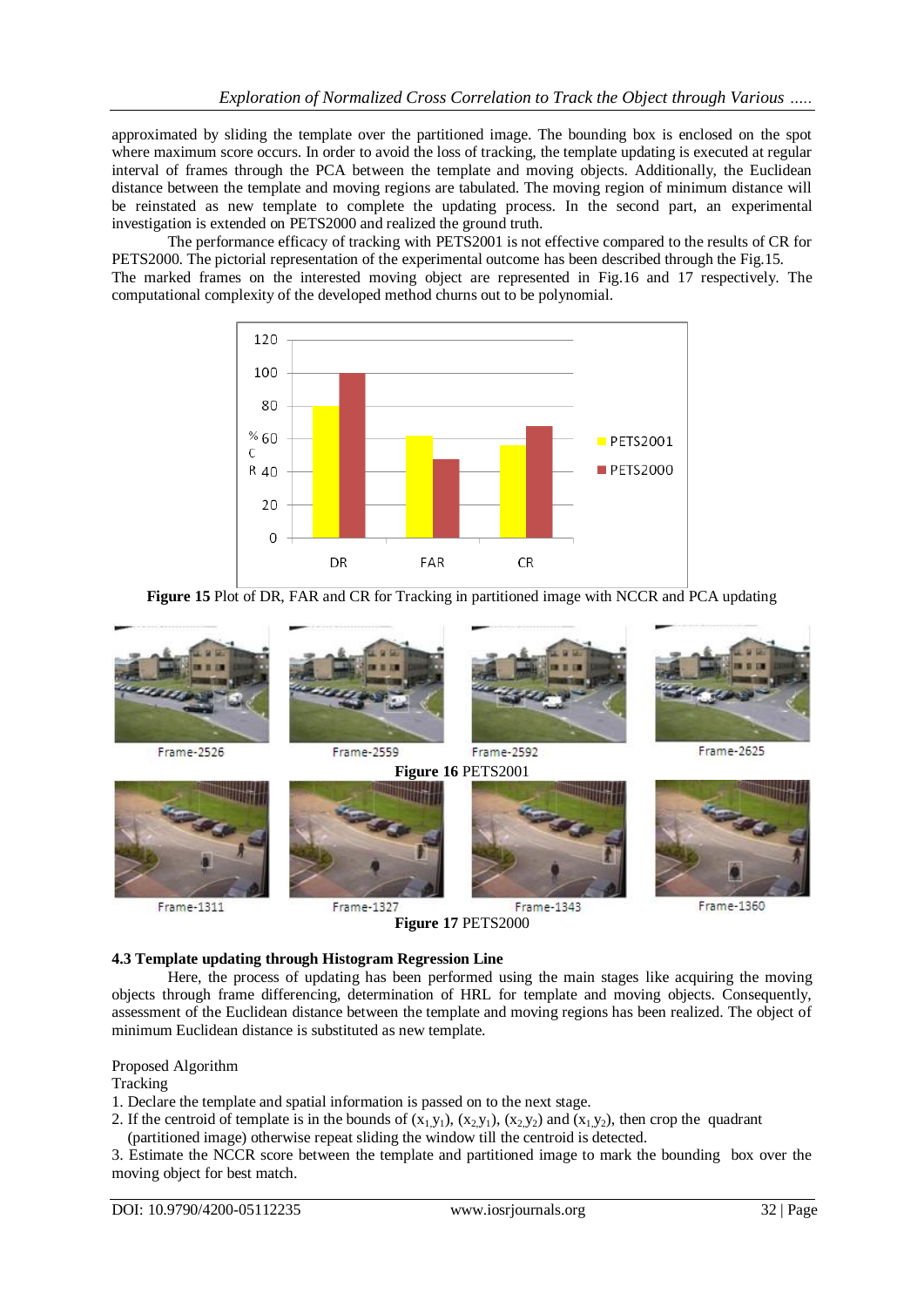- 4. Creating and updating the template after every fixed interval of frames.
- 5. Step **1 to 4** are repeated for **n** frames

# **Updating**

- 1. Count Initialization k interval of frames.
- 2. Median filter is occupied to remove noise from the image. Moving objects are detected by way of frame difference, connected component and morphological operations.
- 3. Based on spatial information like Centroids and bounding box, candidate templates are cropped and recorded.
- 4. Compute the PCA for model and candidate templates. Estimate the Euclidean distance between the template and moving regions.
- 5. The minimum distance candidate template is best match and will be updated as new model template and it's spatial information is heaped.

#### **Experimental Results**

The test has been conducted to substantiate the performance effectiveness of the proposed method on PETS2000 and PETS 2001. The NCCR score is determined between the template and the partitioned image. The maximum score of the search process is the location of the object which is similar to the template and this allows us to put the bounding box.

Further, in the task of template updating, moving objects are extracted and their spatial information is stored to crop the moving regions from the scene. Subsequently, the histogram regression line for the template and moving regions are established and Euclidean distance between the template and moving regions has been listed. However, the minimum distance will declare corresponding moving object as best match and replaced as new template to honor the updating task. The investigational scrutiny revealed that the value of CR is superior for PETS2001 which is proving efficient performance of tracking compared to PETS2000. Fig. 18 shows the plots of performance indices. Tracked objects in the sequences are shown in Fig. 19 and 20.



**Figure 18** Plot of DR, FAR and CR for Tracking in partitioned image with NCCR and HRL updating



**Figure 20** PETS2000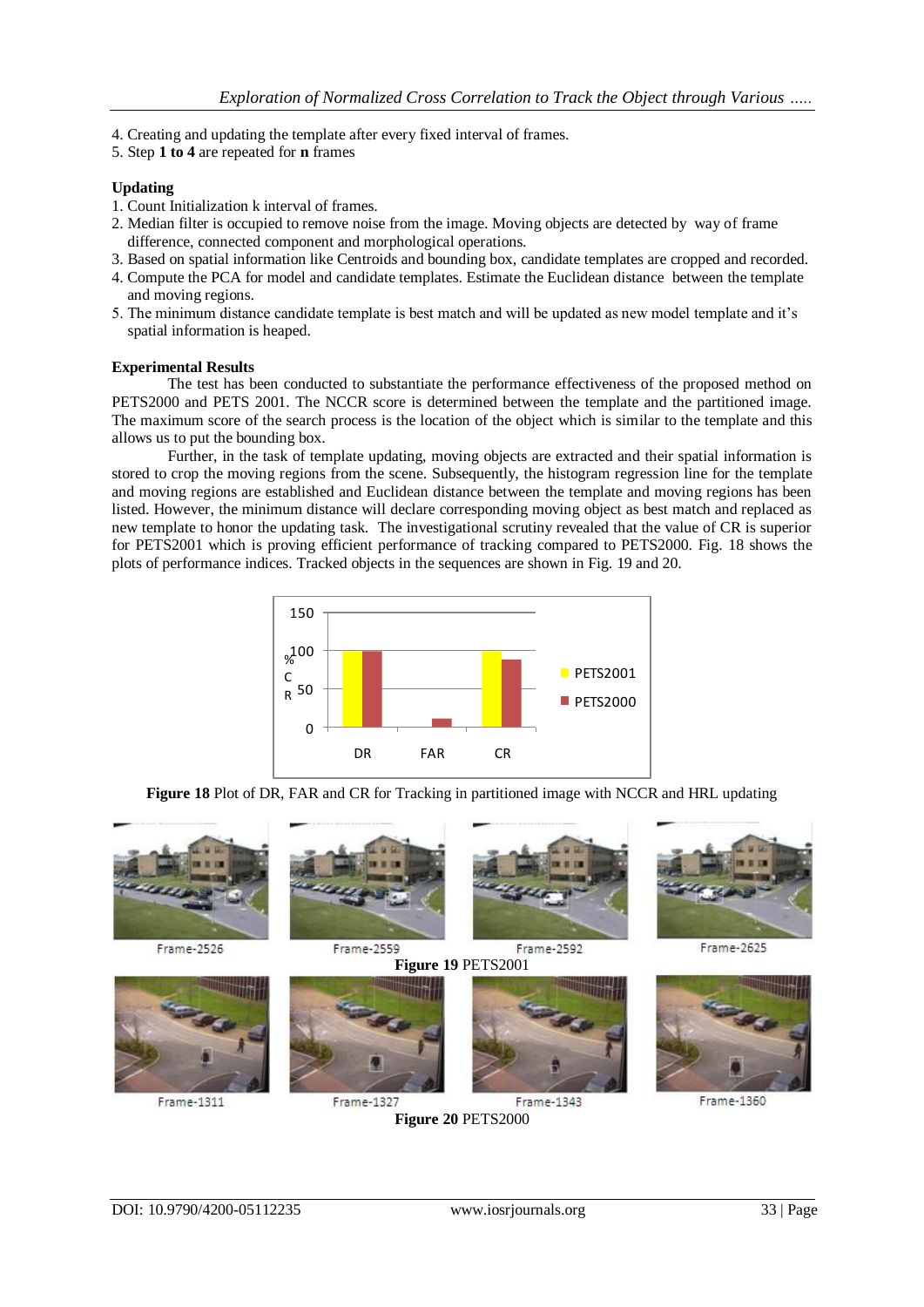# **V. Comparative Analysis**

The comparative analysis of proposed strategies by way of exhaustive template matching (ET) and partitioned image template matching (PT) is given below for dataset PETS 2000 and PETS 2001.

The experimentation has divulged the results of the object tracking approaches for exhaustive image using NCCR through template updating schemes. The offered approaches are NCCR, PCA and HRL for updating the template at the regular interval. Further, results demonstrate that the performance is better when HRL is used for updating the template.

In the instance of exhaustive template matching (ET), three strategies are proposed namely NCCR based tracking and updating, NCCR based tracking and PCA based updating and NCCR based tracking and HRL based updating.

In another occasion of partitioned image template matching (PT), similar three strategies have been recommended that are Partitioned Image NCCR based tracking and updating, Partitioned Image NCCR based tracking and PCA based updating and Partitioned Image NCCR based tracking and HRL based updating.

Here, result analysis through Fig. 21 has revealed that the CR portrayed superior value for partitioned image NCCR based tracking and HRL based template updating than ET for PETS2001. There is no significant improvement in the results of both Partitioned Image NCCR based tracking and updating, Partitioned Image NCCR based tracking and PCA based updating.

The results for PETS2000 has shown remarkable improvements in all three proposed strategies for Partitioned Image NCCR based tracking and NCCR or PCA or HRL based updating than its counterpart.



**Figure 21** Comparative plots for CR versus proposed strategies

#### **VI. Conclusion**

In this work, it is established through NCCR feature to track multiple objects. The procedure being able to track object as small as 50 pixels and update frequency is empirically decided as **k** frames. It is observed that larger the template, tracking is better, but on the contrary poor tracking. Experimental results on PETS 2001 and PETS2000 reveal that the approach is capable of spotting and tracking the object correctly.

The proposed works of exhaustive template matching have established template association through NCCR feature to track the interested object. Here, experiments have been conducted through different methodologies of tracking in an exhaustive image using NCCR through template updating tasks such as NCCR, PCA and HRL respectively at the regular interval. Further, experimental results comprehend the performance of HRL for updating template has shown remarkable observations.

The result analysis has attempted to disclose the superior CR value for partitioned image NCCR based tracking and HRL based template updating compared with exhaustive template matching on PETS2001. Further, the experimentation revealed that the performance on PETS2000 has confirmed significant perfections in the proposed methodologies for Partitioned Image NCCR based tracking and NCCR or PCA or HRL based template updating against the exhaustive image template matching approaches.

#### **References**

- [1]. A.Yilmaz, O.Javed and M.Shah, Object tracking: A survey, ACM, Computing Surveys, 38, 4, Article 13, Dec. 2006.
- [2]. Y. D. Xu. Richard, G. A. John and S. J. Jesse, Robust real time tracking of non-rigid objects, Proceedings of the Pan-Sydney area workshop on Visual information processing, Australia, June, 2004, pp.95-98.
- [3]. I. Haritaoglu, D. Harwood and L. Davis, W4: real time surveillance of people and their activities, IEEE Trans. Patt. Analy Mach. Intell. 22, 8, 2000, pp.809–830.
- [4]. L. Wang, W. Hu and T. Tan, Face tracking using motion guided dynamic template matching, Proceedings of the 5th Asian Conference on Computer Vision -ACCV2002, Melbourne, Australia, January, 2002, pp.1-6
- [5]. J.P. Lewis, Fast Normalized Cross-Correlation, Vision Interface, 1995, pp.120-123.